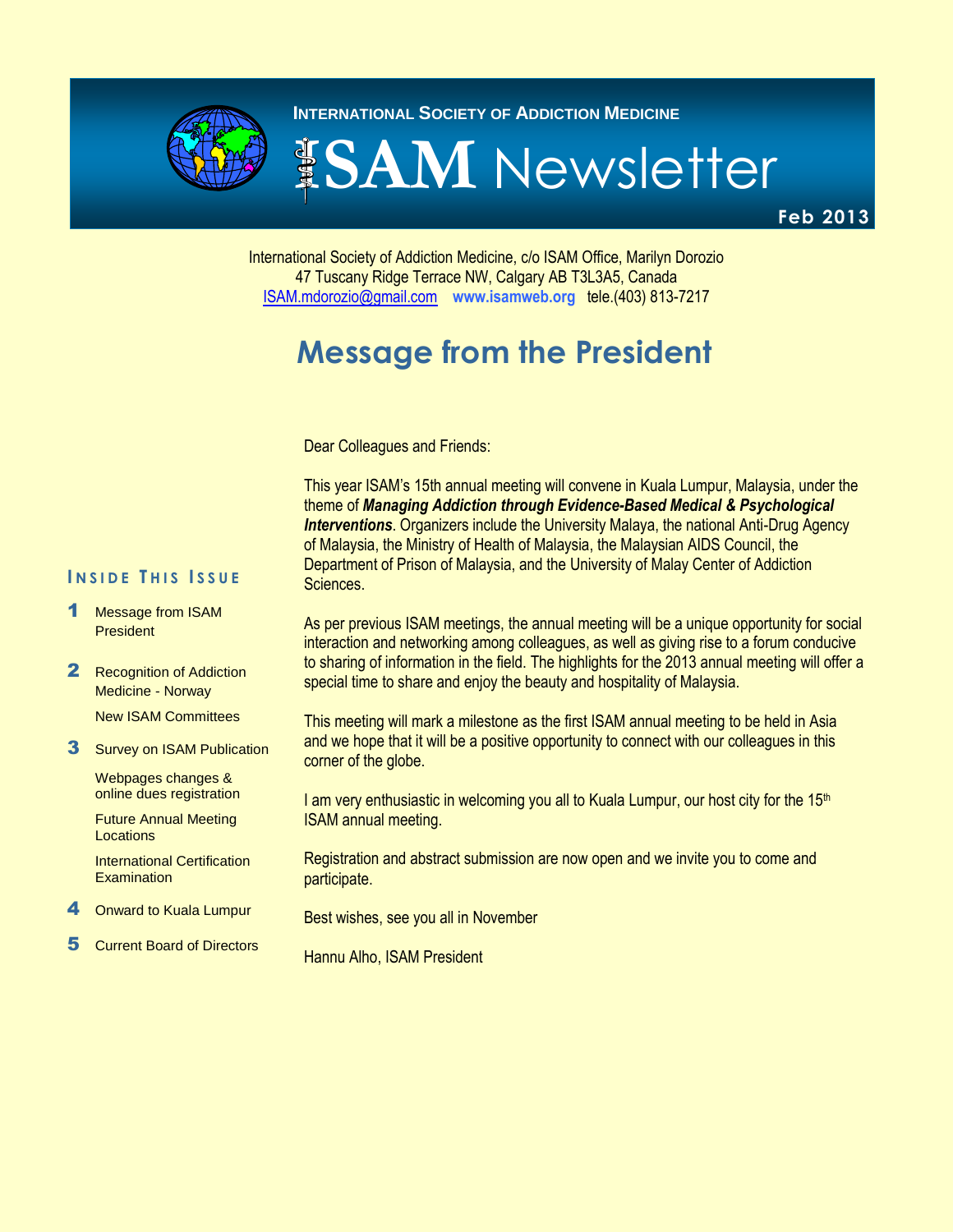#### **ADDICTION MEDICINE RECOGNITION AS MEDICAL SPECIALTY – NORWAY**

#### **Happy news from Norway: The Minister of Health and Care Services has decided to establish a full medical speciality in Addiction Medicine**

On June 22<sup>nd</sup> 2012, the Norwegian Minister of Health and Care Services Anne-Grete Strøm-Erichsen put forward a Governmental White Paper on "Drug and Alcohol Policy". One of the decisions in this paper is to establish a full medical speciality in Addiction Medicine.

This has been a long struggle for Norwegian doctors involved in the treatment of addictions. The first proposal was turned down by the Norwegian Medical Association in 1999. The second proposal was considered positive, but was turned down in 2003 by the Norwegian Council for Specialities and Specialist Education. In 2004 the "Drug Reform" was launched by the government giving the Specialised Health Care System the responsibility for the treatment of Drug and Alcohol patients. The Multidisciplinary Specialised Treatment was established for the treatment of patients with problems with alcohol, prescribed drugs and/or illegal drugs.

The Norwegian Association of Addiction Medicine (NFRAM) is one of 60 specialty branches (associations of physicians with shared scientific interests) in the Norwegian Medical Association. In 2008, NFRAM made a report commissioned by the Norwegian Medical Association: Evaluation of a New Speciality in Addiction Medicine. This report was approved by the Medical Association in 2009. The report was then further developed and approved by the Norwegian Council for Specialities and Specialist training and the Norwegian Directorate of Health in 2010. Finally, last Friday the decision was taken by the Ministry of Health and Care Services to establish a full medical speciality in Addiction Medicine.

The time frame for the new Addiction Speciality is 5 years. The suggested internship in accredited institutions includes three years in different part of Addiction treatment (in-patient, out-patient, detoxification, rehabilitation and opioid maintenance treatment), one year in psychiatry and an unspecified year in for example research or working as a GP. The candidates should have individualised learning plans, clinical supervision, hospital based internship teaching and specified national addiction medicine courses.

What is left to do? The suggested speciality rules have to be further developed, a speciality board has to be appointed and teaching hospitals have to be appointed and accredited. We have to develop transition speciality rules/interim regulations for medical doctors who have the necessary competence in Addiction medicine to ensure clinical supervision for the new specialist candidates. There is a lot of work ahead, but we are happy to go on with this work for the benefit of our patients. More competent doctors mean better treatment for our patients.

**Submitted by Dr. G. Welle-Strand**

## **NEW ISAM COMMITTEES**

In its continuing efforts to improve the ongoing running of ISAM, the ISAM Board of Directors established five committees to support the functions of the Society in key areas:

- Executive Committee (Chair H. Alho as President of ISAM with the President Elect and immedicate Past-President)
- Education and Training Commitee (Chair G. Welle-Strand)
- Membership Committee (Chair S. Higuchi)
- Public Relations Committee (Chair J. Reimer)
- Financial Committee (Chair K. Bardy)

These commitees are now seeking active members, if you are interested please contact the Committee Chair or the ISAM office [\(isam.mdorozio@gmail.com\)](mailto:isam.mdorozio@gmail.com).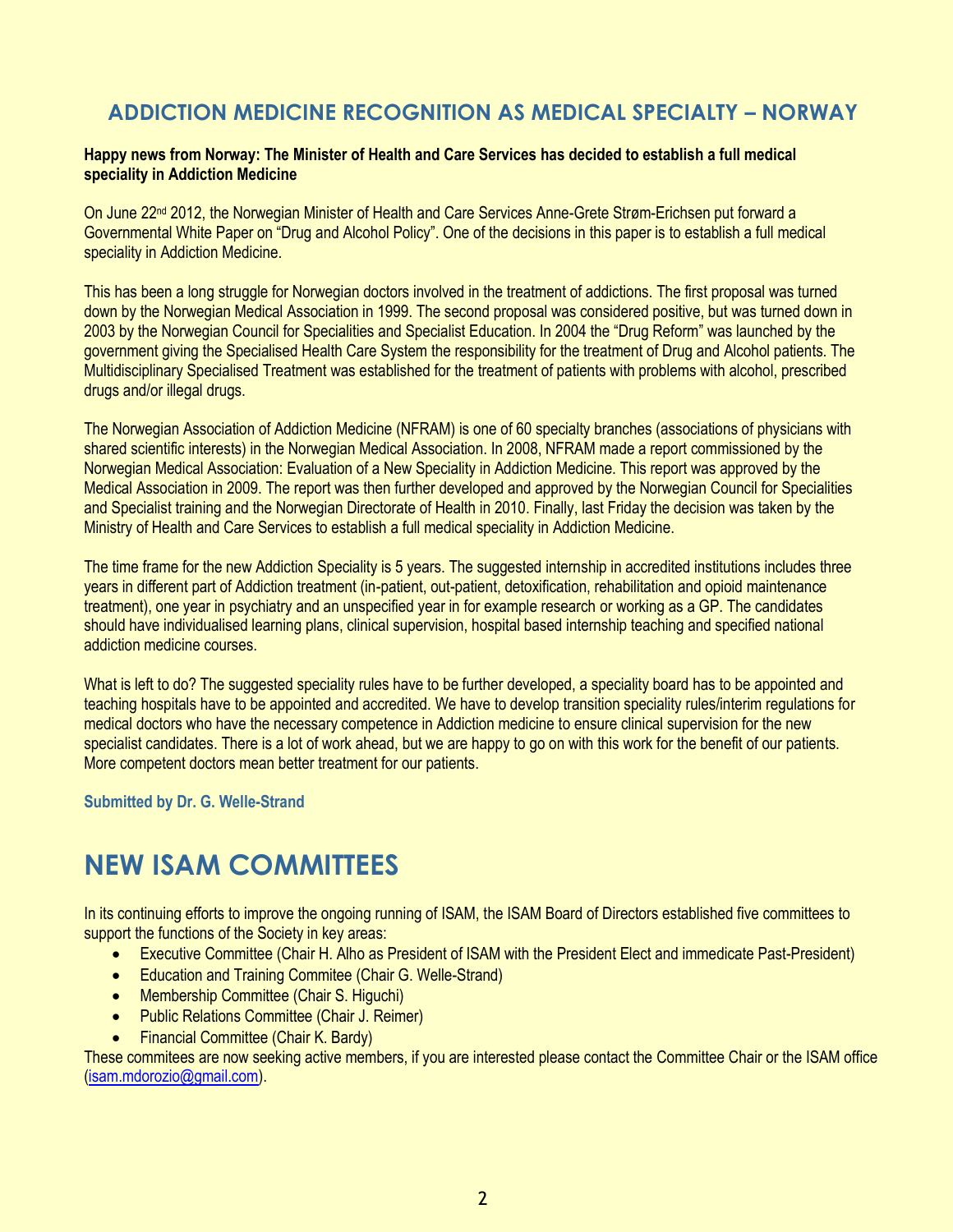# **MEMBER SURVEY ON ISAM PUBLICATIONS**

Member input is being sought in regards to ISAM communications/publications (Web page, Newsletter, Proceedings and Journal). An email notice will be sent out with a link inviting participation in providing feedback through a brief survey on "Survey Monkey". We hope to compile the responses and utilize this essential information to guide future decisions regarding the various communication tools ISAM maintains.

Your willingness to give a few minutes to help set the future direction of ISAM communication/publications would be greatly appreciated.

## **Webpages changes and Online registration for 2013 Dues**

- A new online membership registration for First time members, Renewal membership and Affiliate Society dues will soon be available on the ISAM webpage[s www.isamweb.org](http://www.isamweb.org/)
- ISAM accepts both VISA and Mastercard
- **Multi-year registration for 3 or 5 years will also be available**
- A notice will be sent to the membership once the online registration is operating
- We are currently updating out webpages and will soon have a 'new look'

### **FUTURE ANNUAL MEETING LOCATIONS**

| <b>ISAM 2014</b> Yokohama, Japan | <b>ISAM 2015</b> Dundee, Scotland | <b>ISAM 2016</b> Rio de Janeiro, Brazil |
|----------------------------------|-----------------------------------|-----------------------------------------|
| www.isam2014.com                 |                                   |                                         |

Anyone interested to host an ISAM Annual meeting is invited to inform the Head Office of their intention and be prepared to bring a brief presentaiton to the Board of Directors at the annual meeting.

### **INTERNATIONAL CERTIFICATION EXAMINATION 2013**

- ISAM Annual Meeting, Kuala Lumpur, Malaysia Wednesday, Nov 20th, 2013
- CSAM [Canadian Society of Addiction Medicine] Annual Meeting, Vancouver, Canada Wednesday, Sep 25, 2013
- Additional sittings may be available, depending on demand and a critical number of 8 applicants for the sitting
- All pertinent information and application form can be downloaded from the ISAM website[: www.isamweb.org](http://www.isamweb.org/) on the left hand sidebar under *International Certification*.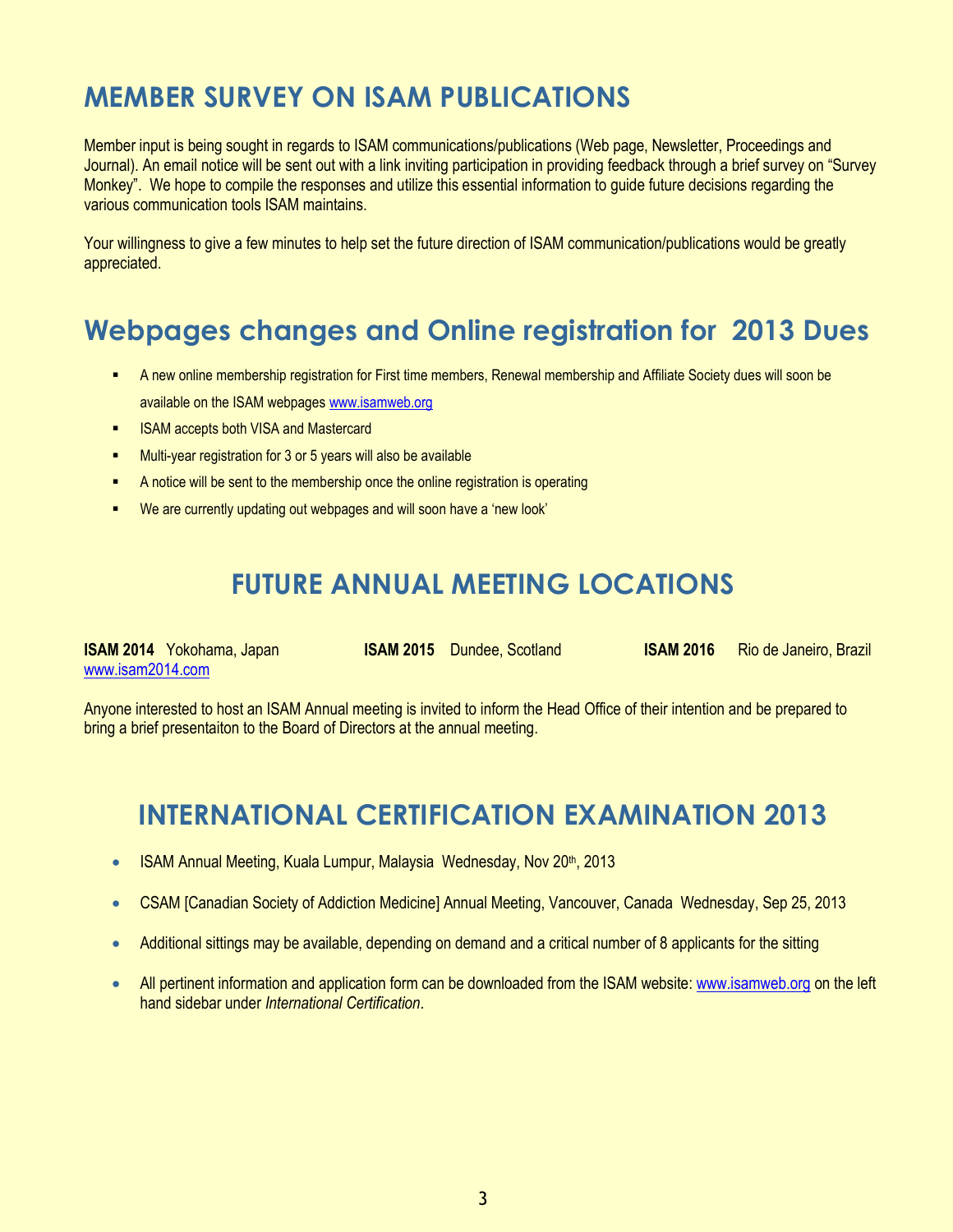## **ONWARD TO ISAM 2013 Kuala Lumpur, Malaysia**

#### **Managing Addiction through Evidence Based Medical & Psychological Interventions**

Happy greeting from Kuala Lumpur!!!

It is an honour for me to invite all delegates from various parts of the world to converge to Kuala Lumpur, Malaysia for the ISAM's 15th Annual Meeting. It is for the first time it will be held in the Asia Pacific region.

As the field of addiction develops rapidly it is necessary for us to keep updated to enable us providing comprehensive services to our patients. As more and more evidence supporting medical treatment for addiction becomes available, it is vital for us to critically examine the choices of treatment. The theme of the meeting is "Managing Addiction through Evidence Based Medical and Psychosocial Interventions". In this meeting experts in the field will give updates on the latest development in the area of addiction. Since amphetamines use is a growing problem the meeting will also emphasise on it and subsequently, it will try to discuss critically scientific evidence on this type of drug use. As we know there are also emerging new behavioural addictions such as internet addiction which will also be the focus of this meeting.

Apart from attending the scientific programs delegates will have opportunities to visit interesting attractions in Malaysia. As widely known Malaysia is also known for its truly Asia culture. Food heaven is also synonymously attached to Kuala Lumpur.

Your participation in the 15th Annual Meeting for ISAM in Kuala Lumpur from 21st till 23rd November 2013 will definitely make this meeting more exciting.

"*Selamat Datang*" and Welcome to Kuala Lumpur

#### **Dr Muhammad Muhsin Ahmad Zahari**

*Chair, Local Organising Committee for ISAM's 15th Annual Meeting 2013 Kuala Lumpur, Malaysia.* 

**DATES:** November 21-23, 2013

**VENUE:** Menara Tekekom (TM) Convention Centre

**VISA INFORMATION: http://www.imi.gov.my/index.php/en/main-services/syarat-kemasukan-ke-malaysia**  (please check if you require a VISA for entry into Malaysia)

**CALL FOR ABSTRACTS:** Deadline June 15, 2013

**REGISTRATION:** Registration is open for ISAM 2013 Kuala Lumpur – Early Registration ends July 31st, 2013. A preliminary program and information are available at[: www.ISAM2013.org](http://www.isam2013.org/)

**CONFERENCE INFORMATION:** *[isam2013kl@gmail.com](mailto:isam2013kl@gmail.com)*

**HOTEL ACCOMODATIONS:** Details on several hotels (from 5 Stars to 3 Stars) can be found on the ISAM2013 webpages under GENERAL INFORMATION along with other very useful items for those traveling to Malaysia.